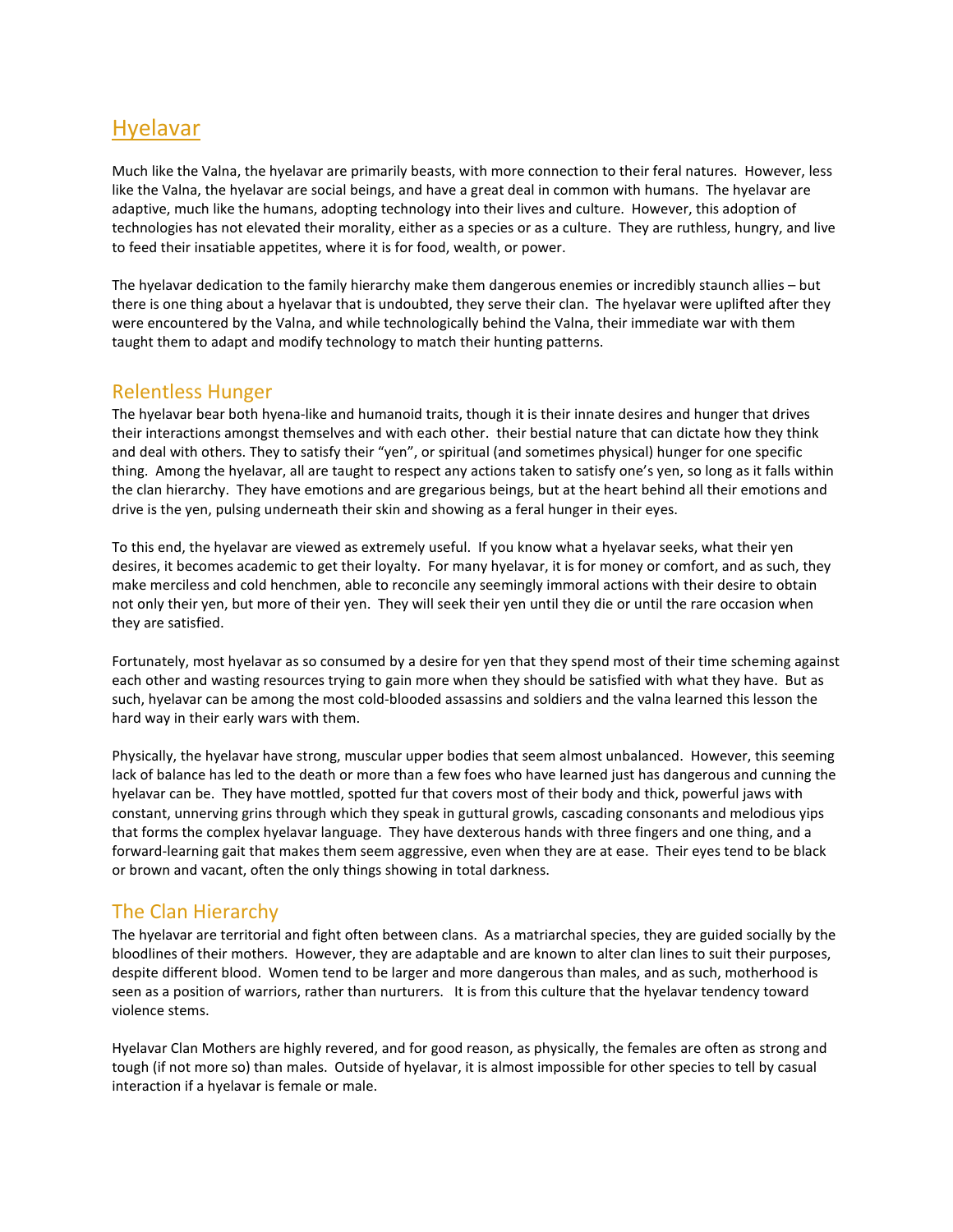#### The Hyelavar and Their Yen

The hyelavar almost always have a yen. The yen is an overwhelming hunger or desire for one physical or attainable thing. While in some cases, it may be an esoteric thing such as a position, even when attaining such a thing, the hyelavar are not satisfied. They seen to ensure their security by aggressively destroying any competition for the thing they desire and hunger for. Hyelavar respect not only have a powerful yen, in fact often complementing each other for a "strong and growing yen."

For some more socially evolved hyelavar, they can disguise their yen and seem, in many ways, to be quite civilized. For those that truly do not have a yen, they are often shunned and find themselves leaving Hyyla, traveling to other cultures where the lack of yen is less a liability and more of an advantage. Unfortunately, these rare hyelavar still must live with the reputations and distrust their race has earned.

#### Hyelavar Names

Hyelavar have a parent name, granted by their mother, a clan name granted by their Clan Mother, and a social, or self-name, granted or chosen for use among adoptive tribes or groups to which they belong. While the first two names rarely change, they are also rarely shared outside of the clan. Instead, they go by their self-name and are often known to append or change their self-names. Names are never male or female, rather they are interchangeable among sexes.

Given Name: Blackfang, Gutwrencher, Quickshadow, Ironhide, Screecher

Sample Clan Names: Azrur, Ajdir Hasan, Malu Hashemi, Asnani Satter, Antala Kazi, Ixfensen Sharifi,Abarug Sabet, Amhaws Mady, Ferkus Hashim, Ifri Saade